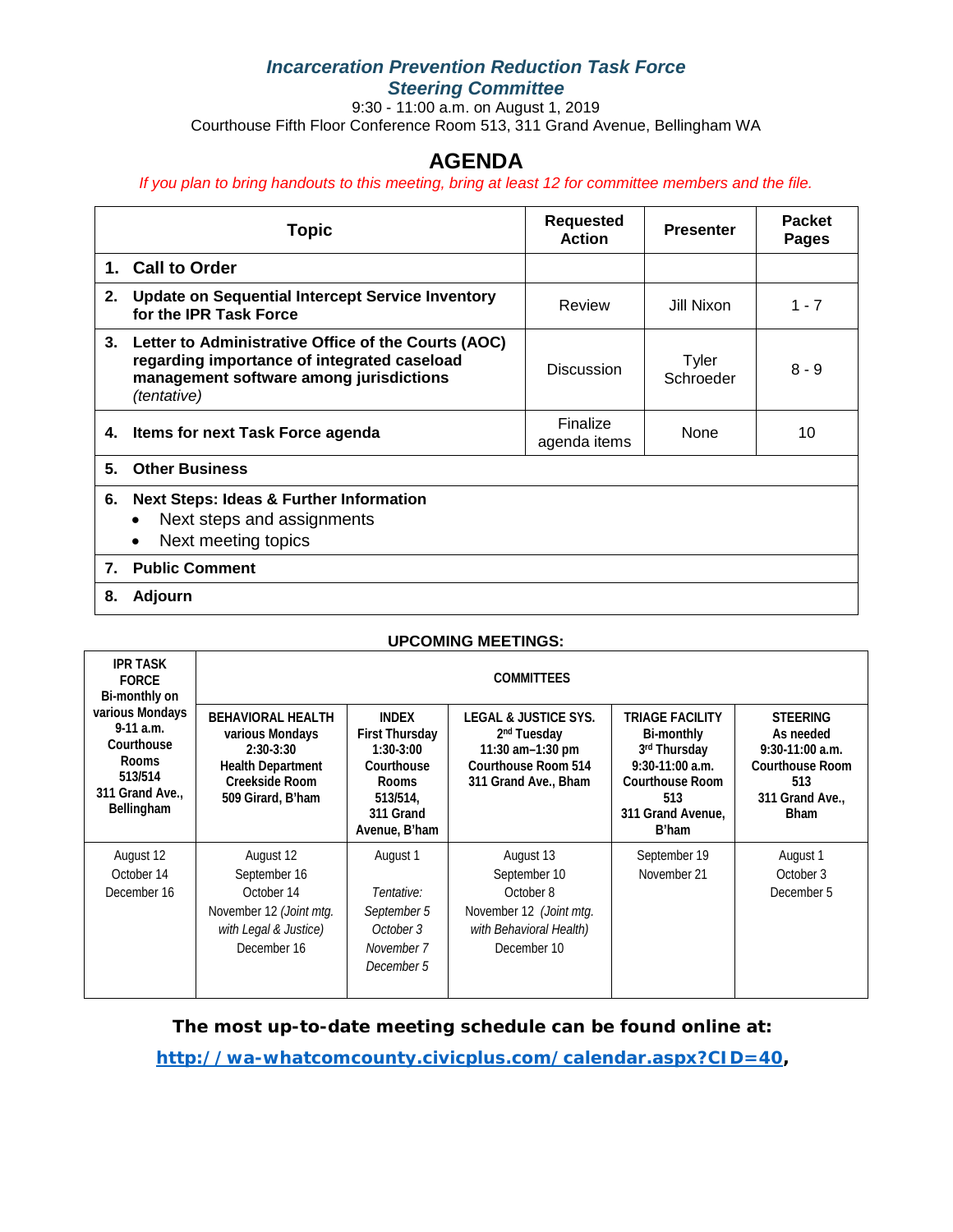# **INCARCERATION PREVENTION & REDUCTION TASK FORCE SEQUENTIAL INTERCEPT PROGRAM INVENTORY**

Updated 7/22/19

Programs existing prior to convening the Incarceration Prevention and Reduction Task Force. Please add any programs that existed and were overlooked, above. **Programs developed or expanded through or in consultation with the Incarceration Prevention and Reduction Task Force**

| Intercept 0                                                                                                                                                                                                                                                                                                                                     | Intercept 1                                                                                                                                                                                                                                                                                                                                                                                                                                                                                                                                    | Intercept 2                                                                                                                                                                                                                                                                      | Intercept 3                                                                                                                                                                                                                                                                                                                                                                                                                                                                                                                                                                                                               | Intercept 4                                                                                                                                                                                                                                      | Intercept 5                                                                                                                                                         |
|-------------------------------------------------------------------------------------------------------------------------------------------------------------------------------------------------------------------------------------------------------------------------------------------------------------------------------------------------|------------------------------------------------------------------------------------------------------------------------------------------------------------------------------------------------------------------------------------------------------------------------------------------------------------------------------------------------------------------------------------------------------------------------------------------------------------------------------------------------------------------------------------------------|----------------------------------------------------------------------------------------------------------------------------------------------------------------------------------------------------------------------------------------------------------------------------------|---------------------------------------------------------------------------------------------------------------------------------------------------------------------------------------------------------------------------------------------------------------------------------------------------------------------------------------------------------------------------------------------------------------------------------------------------------------------------------------------------------------------------------------------------------------------------------------------------------------------------|--------------------------------------------------------------------------------------------------------------------------------------------------------------------------------------------------------------------------------------------------|---------------------------------------------------------------------------------------------------------------------------------------------------------------------|
| <b>Community Services</b>                                                                                                                                                                                                                                                                                                                       | <b>Law Enforcement</b>                                                                                                                                                                                                                                                                                                                                                                                                                                                                                                                         | <b>Initial Detention/Initial</b><br><b>Court Hearings</b>                                                                                                                                                                                                                        | Jails/Courts                                                                                                                                                                                                                                                                                                                                                                                                                                                                                                                                                                                                              | Reentry                                                                                                                                                                                                                                          | <b>Post-Incarceration</b><br><b>Community Supports</b>                                                                                                              |
| <b>Programs in Place:</b>                                                                                                                                                                                                                                                                                                                       | <b>Programs in Place:</b>                                                                                                                                                                                                                                                                                                                                                                                                                                                                                                                      | <b>Programs in Place:</b>                                                                                                                                                                                                                                                        | <b>Programs in Place:</b>                                                                                                                                                                                                                                                                                                                                                                                                                                                                                                                                                                                                 | <b>Programs in Place:</b>                                                                                                                                                                                                                        | <b>Programs in Place:</b>                                                                                                                                           |
| O.A<br>• Refer to Health<br>Department, Human<br>Services Division, for<br>existing community health<br>programs<br>• Youth Street Outreach<br>Team (NWYA)<br>• GRACE<br>• School District Prevention<br>Programs<br>• Whatcom Dispute<br><b>Resolution Center</b><br>• Homeless Outreach Team<br>(HOT) (Opp. Council)<br>• PATH (Opp. Council) | 1.A<br>• Gang Prevention Programs<br>• Homeless Outreach Team<br>• Community Paramedic<br>• Opiate Outreach and<br>Engagement<br>• Neighborhood Policing<br>• Specialized training for law<br>enforcement and first<br>responders<br>• Truancy/discipline school-<br>based services<br>• Law Enforcement CIT<br>training<br>• Crisis Stabilization<br><b>Facility (Mental Health</b><br>and addiction<br>stabilization services)<br>• Specialized training for case<br>managers<br><b>• GRACE</b><br>• Specialized law<br>enforcement deputies | 2.A<br>• Mental Health Screening<br>• Suicide Assessment<br>• Superior Court & District<br><b>Court Pretrial Assessment</b><br>• Electronic Home Monitoring<br>in Lieu of detention when<br>applicable<br>• District Court phone call<br>reminders for select court<br>calendars | 3.A<br>• DUI Victim Impact Panel<br>• Work and School release<br>• In-custody work crew<br>• Teen Court<br>• Enhanced Drug Court<br>• Family Treatment Court<br>• Mental Health Court<br>• Health Dept. Jail Behavioral<br><b>Health Program</b><br>• Sheriff's Office reduced<br>barriers to jail<br>alternatives (financial,<br>minimum requirements,<br>application process)<br>• Expanded out-of-custody<br>work crew<br>• Increased work release<br>capacity<br>• District Court EHM<br>(sentenced)<br>• Homeless Outreach Team<br>(HOT) (Opp. Council)<br>• Coordinated Entry Referral<br>Specialist (Opp. Council) | 4.A<br>• Short term housing to<br>stabilize<br>• Health Dept. Jail Reentry<br>Program<br>• Intensive case management<br>• Prescriptions and access to<br>prescriptions upon release<br>· Specialized Behavioral<br>Health Unit in District Court | 5.A<br>• Specialized Behavioral<br>Health Program<br>• Community Outreach<br>• Peer-to-peer community<br>supports (12-step<br>programs, volunteer<br>organizations) |
| <b>Programs in place with</b><br>resource shortage:                                                                                                                                                                                                                                                                                             | <b>Programs in place with</b><br>resource shortage:                                                                                                                                                                                                                                                                                                                                                                                                                                                                                            | <b>Programs in place with</b><br>resource shortage:                                                                                                                                                                                                                              | <b>Programs in place with</b><br>resource shortage:                                                                                                                                                                                                                                                                                                                                                                                                                                                                                                                                                                       | <b>Programs in place with</b><br>resource shortage:                                                                                                                                                                                              | <b>Programs in place with</b><br>resource shortage:                                                                                                                 |
| O.B<br>From Opportunity Council:<br>Sex offender ADA<br>accessible housing                                                                                                                                                                                                                                                                      | 1.B<br>• Community Outreach and<br>Recovery Support (CORS)<br>• Law enforcement direct                                                                                                                                                                                                                                                                                                                                                                                                                                                         | 2.B<br>• Mental Health-Assisted<br>Outpatient Treatment /<br>Lesser Restrictive Orders                                                                                                                                                                                           | 3.B<br>• Vocational and Literacy<br>Training for Offenders<br>· Jail Medication Assisted                                                                                                                                                                                                                                                                                                                                                                                                                                                                                                                                  | 4.B<br>• Program for assertive<br>community treatment<br>(PACT)                                                                                                                                                                                  | 5.B<br>• Clean and sober housing<br>From Opportunity Council:<br>• CJTA Rental Assistance                                                                           |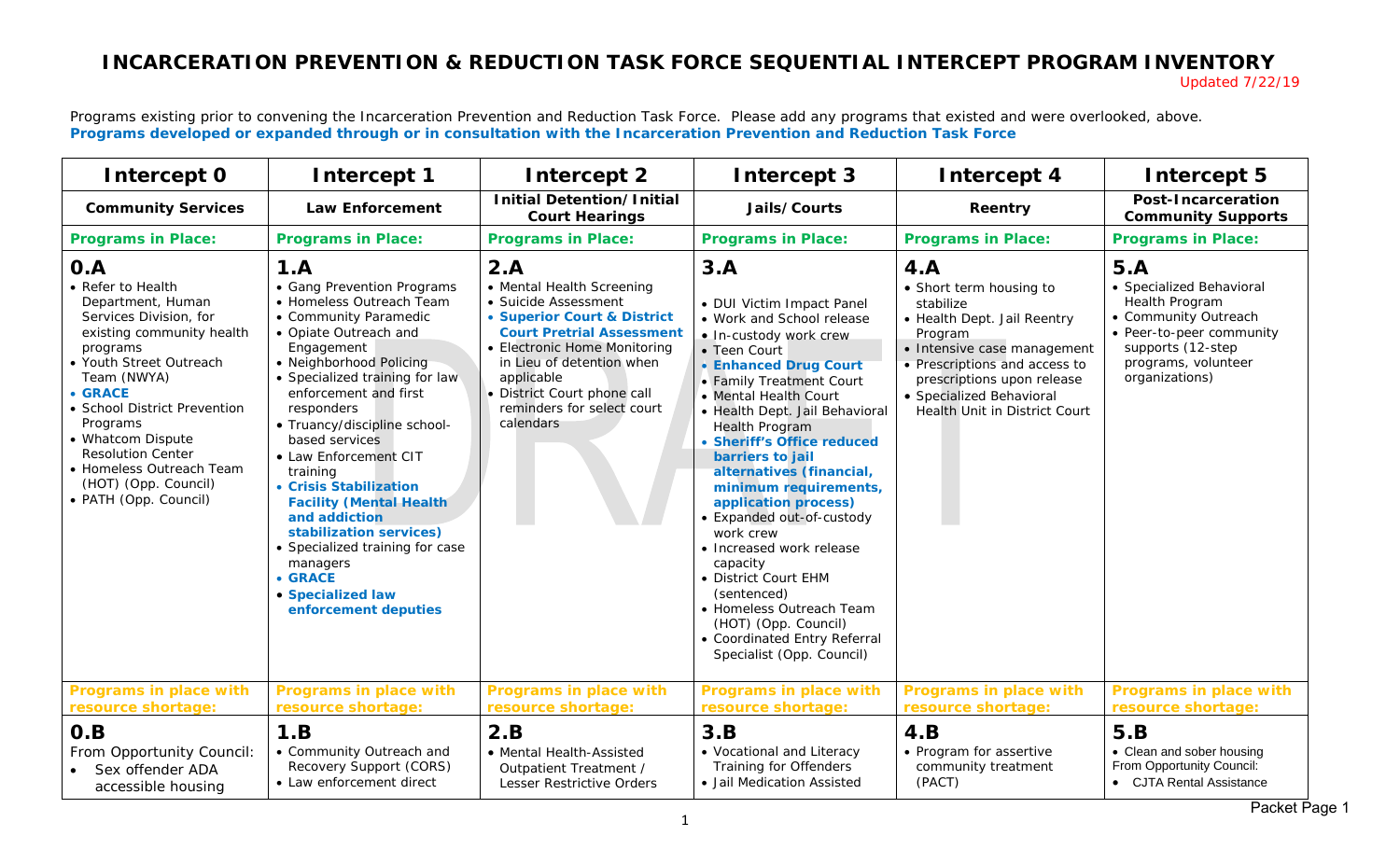# **INCARCERATION PREVENTION & REDUCTION TASK FORCE SEQUENTIAL INTERCEPT PROGRAM INVENTORY**

Updated 7/22/19

| Funding for affordable<br>housing - clean and<br>sober and other<br>specialty housing<br><b>Employment resources</b><br>- include "second<br>chance employers"<br>Supportive shelters<br><b>Eviction Prevention</b><br>assistance | referral to Crisis Mobile<br>Outreach Team (BHASO)<br>• Funding CSF beds for<br>non-Medicaid individuals,<br>especially 12-hour holds                      | (LRO)<br><b>• Superior Court Pretrial</b><br><b>Services Unit</b> | Therapy (MAT) program<br>• Dedicated housing for drug<br>court participants<br>• Increased warrant quash<br>opportunities (?)<br>From Opportunity Council:<br>Housing Lab in Jail<br>LROs - more teeth<br>Increased work release<br>capacity | · Jail Reentry Services<br>• SUD Treatment / Medicated<br><b>Assisted Treatment</b><br>• Mental Health Treatment<br>From Opportunity Council:<br>Goodwill re-entry<br>employment services<br><b>Employment resources</b><br>- include "second<br>chance employers"<br>Expand work release<br>Improve pathway for<br>voluntary removal of<br>protection orders /<br><b>DVSAS</b> services | • Supportive Shelters<br>Improve pathway for<br>voluntary removal of protection<br>orders / DVSAS services                                                                         |
|-----------------------------------------------------------------------------------------------------------------------------------------------------------------------------------------------------------------------------------|------------------------------------------------------------------------------------------------------------------------------------------------------------|-------------------------------------------------------------------|----------------------------------------------------------------------------------------------------------------------------------------------------------------------------------------------------------------------------------------------|------------------------------------------------------------------------------------------------------------------------------------------------------------------------------------------------------------------------------------------------------------------------------------------------------------------------------------------------------------------------------------------|------------------------------------------------------------------------------------------------------------------------------------------------------------------------------------|
| <b>Programs needed but</b><br>not in existence:                                                                                                                                                                                   | <b>Programs needed but</b><br>not in existence:                                                                                                            | <b>Programs needed but not</b><br>in existence:                   | <b>Programs needed but</b><br>not in existence:                                                                                                                                                                                              | <b>Programs needed but</b><br>not in existence:                                                                                                                                                                                                                                                                                                                                          | <b>Programs needed but</b><br>not in existence:                                                                                                                                    |
| O.C                                                                                                                                                                                                                               | 1.C<br>$\bullet$ LEAD<br>• Seamless protocol for CSF<br>discharge treatment<br>plans for individuals<br>admitted on a 12-hour<br>peace officer hold        | 2.C                                                               | 3.C<br>• Offender treatment for<br><b>Domestic Violence</b><br>• Young Adult Court<br>• Young Adult reduced<br>incarceration<br>• Court processing and<br>case workload efficiency<br><b>improvements</b>                                    | 4.C<br>• Forensic program for<br><b>Assertive Community</b><br>Treatment (FACT)<br>• Offender treatment for<br><b>Domestic Violence</b><br>From Opportunity Council:                                                                                                                                                                                                                     | <b>5.C</b><br>• 24/7 staffed permanent<br>supportive housing<br>• Behavioral Health<br>consultation to housing<br>providers<br>• Recovery house (3/4 way<br>house after treatment) |
| Affordable supported housing is necessary across all intercept levels.                                                                                                                                                            |                                                                                                                                                            |                                                                   |                                                                                                                                                                                                                                              |                                                                                                                                                                                                                                                                                                                                                                                          |                                                                                                                                                                                    |
| In addition to expanding existing and developing new programs, the Task Force will continue to identify best practices and engage in ongoing review and monitoring of current<br>programs for quality assurance purposes.         |                                                                                                                                                            |                                                                   |                                                                                                                                                                                                                                              |                                                                                                                                                                                                                                                                                                                                                                                          |                                                                                                                                                                                    |
|                                                                                                                                                                                                                                   |                                                                                                                                                            |                                                                   |                                                                                                                                                                                                                                              |                                                                                                                                                                                                                                                                                                                                                                                          |                                                                                                                                                                                    |
|                                                                                                                                                                                                                                   | The Information Needs and Data Exchange (INDEX) Subcommittee works to support policy and program data efficiency enhancements across all intercept levels. |                                                                   |                                                                                                                                                                                                                                              |                                                                                                                                                                                                                                                                                                                                                                                          |                                                                                                                                                                                    |
|                                                                                                                                                                                                                                   | The Task Force will first prioritize specific requests from the Whatcom County Council.                                                                    |                                                                   |                                                                                                                                                                                                                                              |                                                                                                                                                                                                                                                                                                                                                                                          |                                                                                                                                                                                    |

Programs existing prior to convening the Incarceration Prevention and Reduction Task Force. Please add any programs that existed and were overlooked, above. **Programs developed or expanded through or in consultation with the Incarceration Prevention and Reduction Task Force**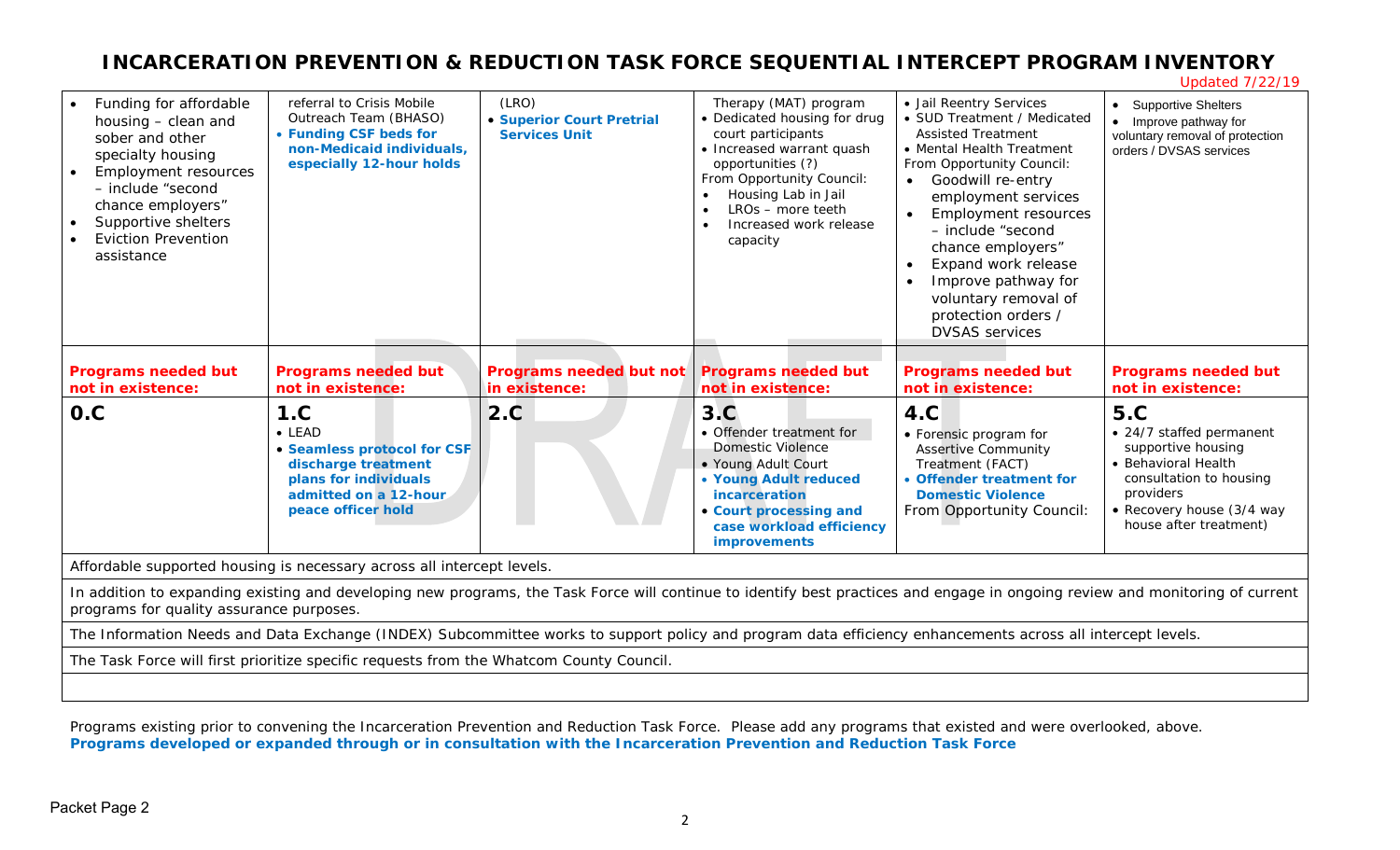*7/18/2019*

#### **Pre-arrest/Pre-booking**

- Gang Prevention Programs *(contact: Joe Fuller of Health Dept.)*
- Community Paramedic *(Jeff Brubaker of City of Bellingham)*
- Homeless Outreach Team *(Opportunity Council Mike Parker)*
- Youth Street Outreach Team (*NW Youth Services Riannon Bardsley)*
- Neighborhood Policing/Sheriff *(City of Bellingham & Sheriff)*
- Opiate addiction Outreach & Engagement *(Pioneer Human Services Mary Reed)*
- School-based programs *(All 7 School Districts Joe Fuller at Health Dept. is contact)*
- Crisis Triage Facility *(Compass Health for Mental Health Laura Savage/Pioneer Human Services for Detox - Mary Reed)*
- Crisis Prevention & Intervention Team (CPIT) *(Compass Health Eric Jacobs)*
- CIT Training for Law Enforcement *(Health Dept. coordinates these with Law Enforcement jurisdictions)*
- Intensive Case Management *(Whatcom Alliance for Health Advancement Carol Gipson)*

#### **Specialty Courts**

- Teen Court *(NW Youth Services Riannon Bardsley)*
- Drug Court *(Chris Furman Coordinator)*
- Family Treatment Court *(Kim Schuster is Coordinator)*
- Mental Health Court *(Linda Grant is Program Manager, located at Health Dept.)*

#### **Re-entry Services·**

- Jail Re-entry program *(Compass Health Laura Savage)*
- Psychotropic medications upon release, and
- connection to community-based treatment *(Coordinated between jail and Compass Health)*
- Interim Housing *(Sun House Denise Yorsten)*
- Case Management (*Various MH treatment providers)*

#### **Recovery Support Services**

- Specialized Behavioral Health Unit in Probation *(Bruce VanGlubt)*
- Juvenile Court Behavioral Health Services *(Compass Health Laura Savage)*
- Housing Support Services *(Whatcom Homeless Service Center and partners)*
- 24/7 Staffed/Structured Supporting Housing Programs *(City Gate, Pioneer Human Services Tod Madaris; Francis Place, Catholic Community Services - Malara Christensen)*
- Semi-independent Housing Programs *(I Street Apartments & Greggie's Place Sun Community Services. (Denise Yorsten); various apartments - Lake Whatcom Treatment Center (Jenny Billings)*
- Program for Assertive Community Treatment (PACT) *(Lake Whatcom Treatment Center-Jenny Billings)*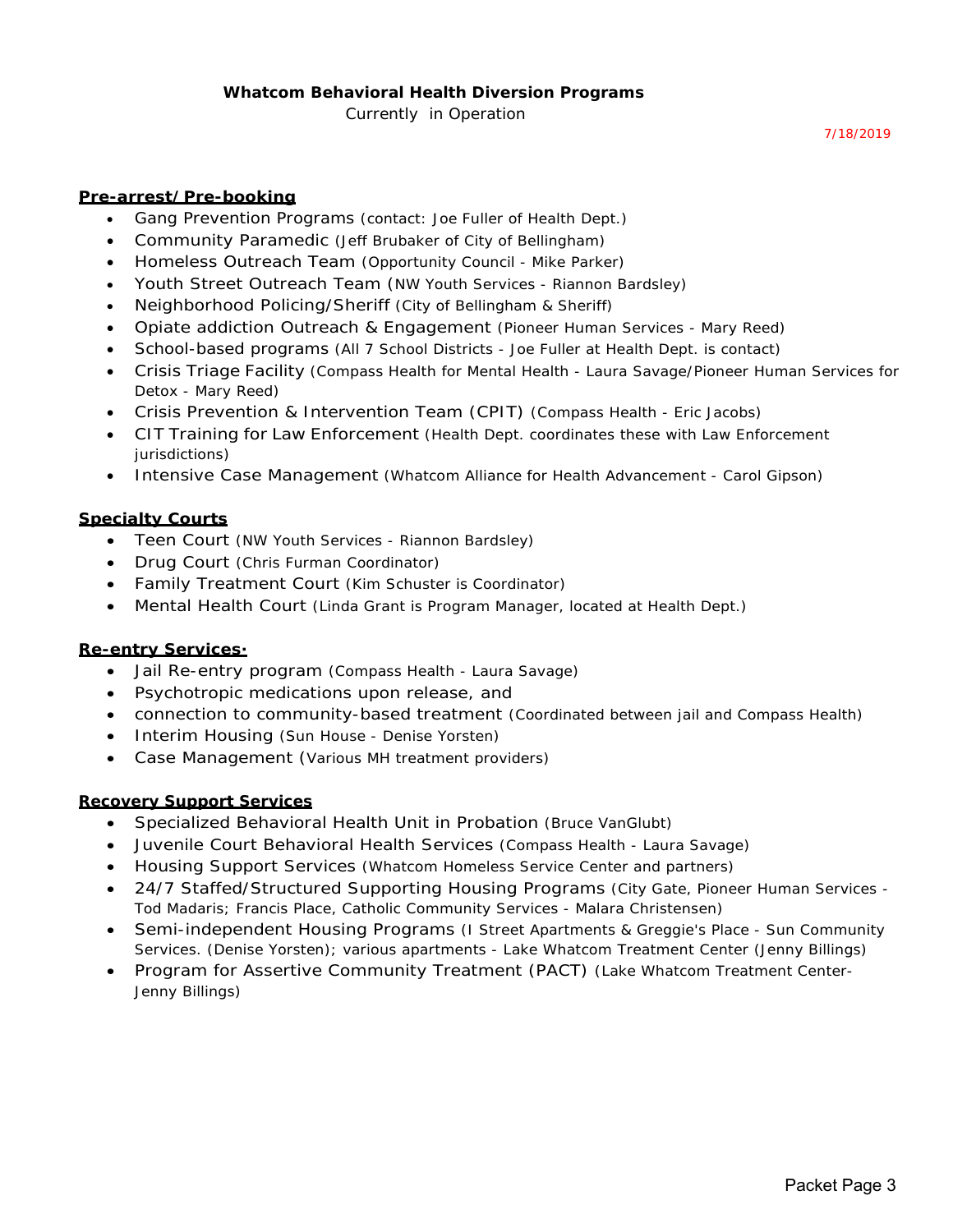## **WHATCOM COUNTY SHERIFF'S OFFICE**

## **CORRECTIONS BUREAU**

## **SERVICES, ALTERNATIVES AND PROGRAMMING**

### **Alternatives to Full Custody**:

- Work and School Release with some increases in capacity.
- Out of Custody Work Crew (To work off jail time and/or fines, and short term sanctions for specialty courts such as Drug Court, Mental Health Court, Family Treatment Court)
- Electronic monitoring/Detention
- Electronic monitoring for pretrial detention (in conjunction with the District Court pretrial and postconviction programs)
- Reduction/elimination to financial barriers for alternative programs
- Overseeing some community service programs

## **Programs in Conjunction with Full Custody**:

- Inmate worker programs, both inside the facilities and on the In-Custody Work Crew Program
- GED preparation/tutoring
- Whatcom Literacy Council (1 on 1 tutoring, as needed).
- Bible Studies/ 1 on 1 Faith Based Counseling.
- Domestic Violence and Sexual Assault Services (Group meetings and emergency notification resource for individuals who have been victims of Sexual Assault/Domestic Violence)
- Assistance in resume writing, Interview Techniques and how to dress for a job interview.
- Alcoholics Anonymous
- Homeless out-reach via the County HOT team.
- Parents for Parents group
- Work Source group counselling including how to prepare for an interview and finding work after incarceration.
- Goodwill programming including transition services to Goodwill.

## **Services in Custody to assist with underlying medical, behavioral health issues**:

- Jail Health Programs involving Nurses, Physician, Advanced Registered Nurse Practitioner (ARNP), Dentist, and Medical Assistants.
- Mental Health Services involving 2 full time Mental Health Professionals (MHP's), 1 part-time Psychiatrist and 1 part time Psychiatric Advanced Registered Nurse Practitioner (ARNP-P). Provides crisis response and stabilization services, some crisis counseling and works with the emergency mental health system.
- Re-entry Specialist-1 full time. Assists seriously mentally ill offenders and/or offenders with substance abuse disorders in connecting to community services including inpatient treatment, intensive outpatient treatment, housing, outpatient treatment with local provider/clinics.
- Medication Assisted Treatment for offenders with Opioid Use Disorder (Began 9/2018 and continuing to expand).

## **Projects in process or planning:**

- Improving information exchange between Corrections and other portions of the Criminal Justice System.
- Expanding the in-custody work crew opportunities to pre-trial offenders.
- Expansion of video visiting capabilities.
- Additional availability of onsite counselling for chemical dependency.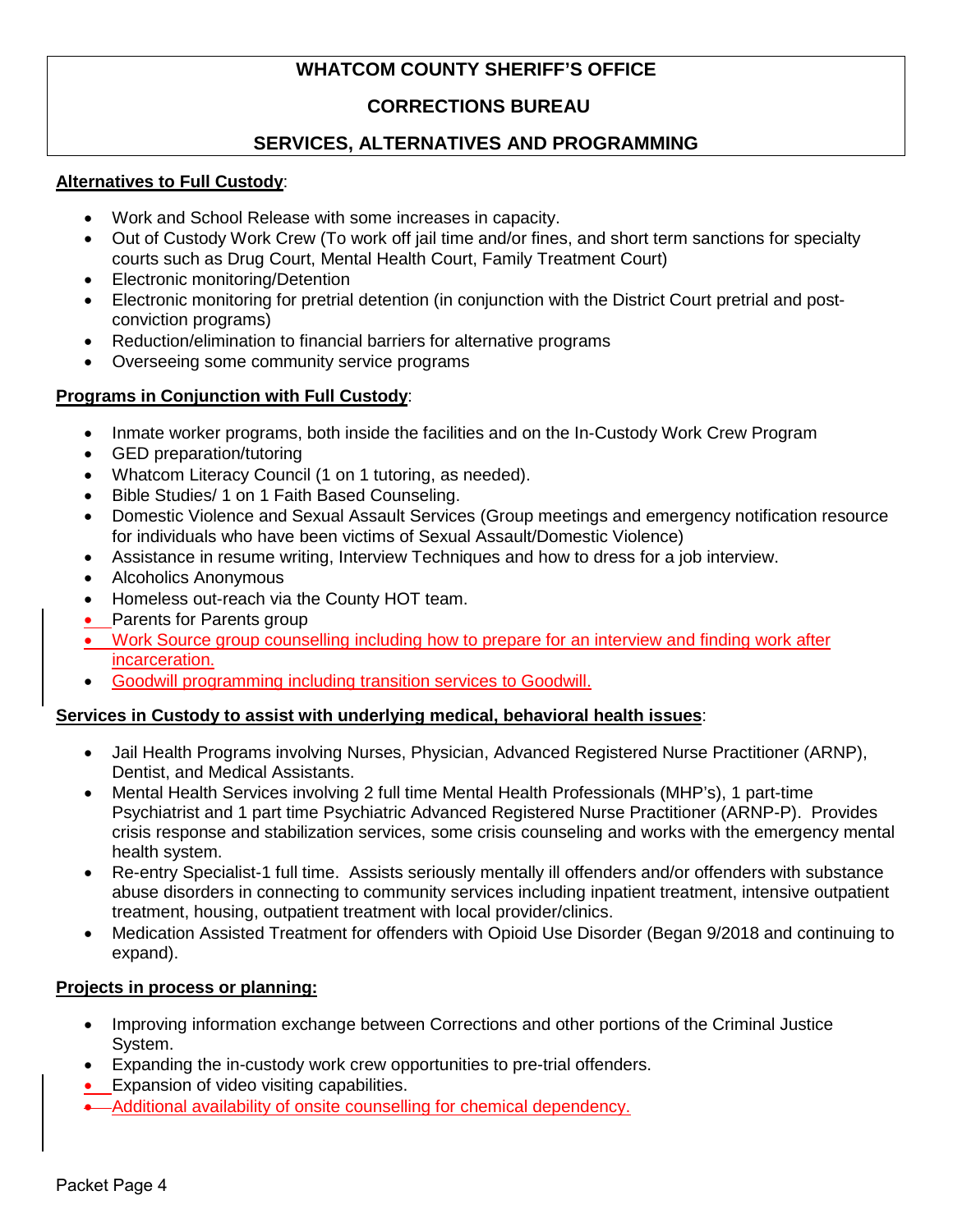## **Jill Nixon**

| From:    | Peterson, Darlene L. < dlpeterson@cob.org> |
|----------|--------------------------------------------|
| Sent:    | Monday, July 22, 2019 2:51 PM              |
| To:      | Jill Nixon                                 |
| Subject: | RE: IPRTF service inventory matrix         |

Jill:

For Bellingham Municipal Court you can add the following:

#### 2A.

- 1. Secure Continuous Remote Alcohol Monitoring (SCRAM) for pre-trial release
- 2. Electronic Home Monitoring (GPS) for pre-trial release
- 3. Warrant Quash calendars twice weekly

#### 3A.

- 1. Mental Health Court
- 2. Domestic Violence Court
- 3. Electronic Home Monitoring in lieu of incarceration

#### Thank you,

## *Darlene L. Peterson*

Court Administrator

Bellingham Municipal Court 2014 C Street Bellingham, WA 98225 360‐778‐8150 360‐778‐8151 (Fax) dlpeterson@cob.org

\*\*NOTICE OF PUBLIC DISCLOSURE: Any correspondence from or to this email account may be a public record. Accordingly, this e‐mail, in whole or in part, may be subject to laws and court rules governing public disclosure.

**From:** Jill Nixon <JNixon@co.whatcom.wa.us> **Sent:** Monday, July 22, 2019 2:34 PM **To:** Jill Nixon <JNixon@co.whatcom.wa.us> **Subject:** IPRTF service inventory matrix

Hi all,

As a reminder, please email me by Friday information on any incarceration prevention and/or reduction programs your agency has that you'd like included on the service inventory matrix (see attached document and screenshot, below).

1. Name the program

2. Indicate which section of the matrix the program belongs (e.g. Intercept 2, with resource shortage would be "2.B")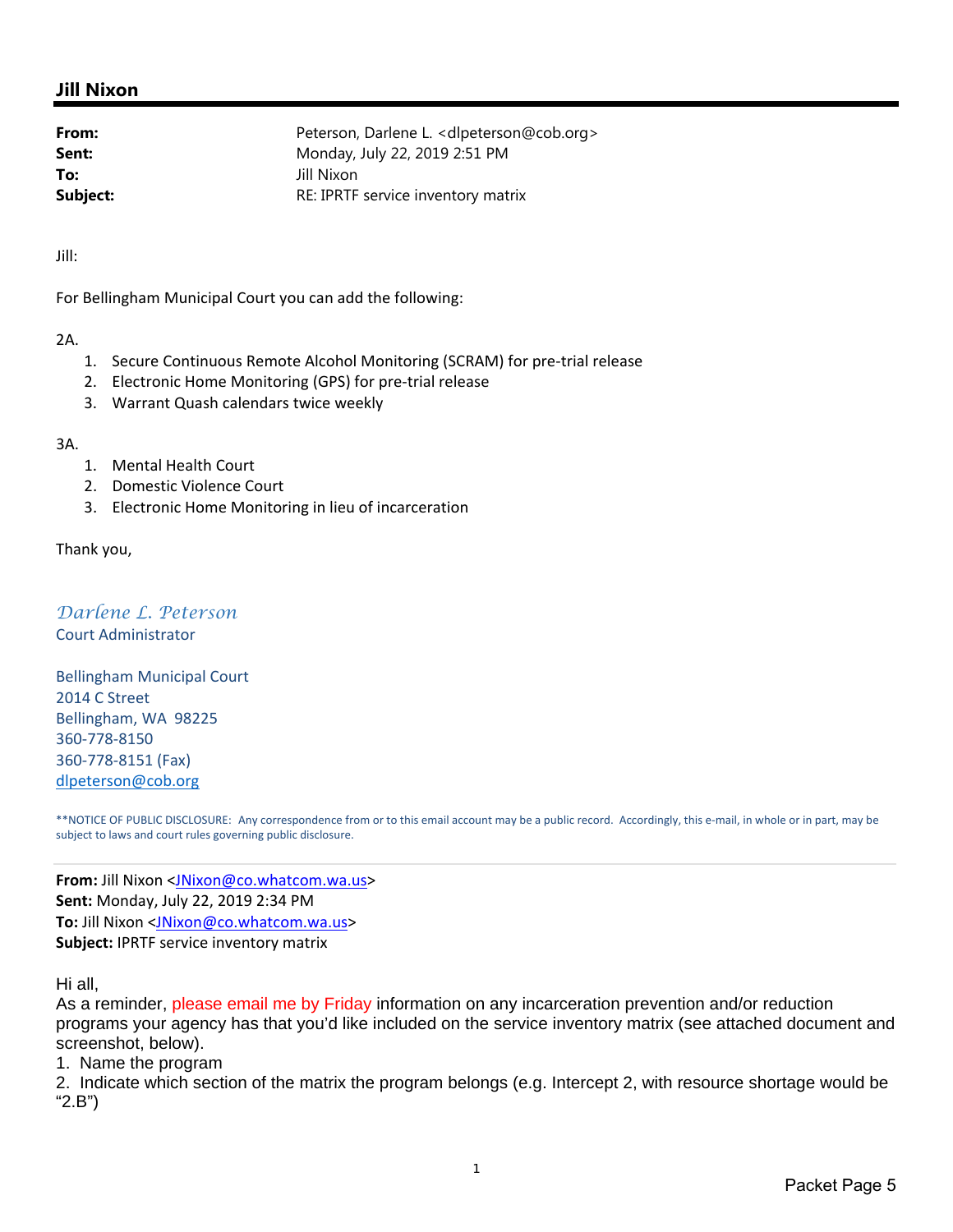## **Jill Nixon**

| From:    | <b>Bruce Van Glubt</b>             |
|----------|------------------------------------|
| Sent:    | Tuesday, July 23, 2019 1:50 PM     |
| To:      | Jill Nixon                         |
| Cc:      | Jake Wiebusch; Peggy Miller        |
| Subject: | RE: IPRTF service inventory matrix |

Jill,

Here is our feedback regarding the chart below…keeping in mind that we are not completely clear whether or not some of our items are 3a or 4a…

2a. Pretrial Unit.

2a. Pretrial Electronic Equipment Program.

2a. Text message reminder program (for pretrial court hearings, substance testing and appointments).

3a. High risk DV Unit

3a. DV MRT program

3a.Behavioral Health Unit.

3a. Post‐conviction Electronic Equipment Program SHOULD REPLACE THE LAST BULLET THAT SAYS DISTRICT COURT EHM.

3a. Text message reminder program (for post-conviction court hearings, substance testing and appointments).

Let me know if you have any questions or need clarification.

Thanks,

Bruce

**From:** Jill Nixon **Sent:** Monday, July 22, 2019 2:34 PM **To:** Jill Nixon **Subject:** IPRTF service inventory matrix

Hi all,

As a reminder, please email me by Friday information on any incarceration prevention and/or reduction programs your agency has that you'd like included on the service inventory matrix (see attached document and screenshot, below).

1. Name the program

2. Indicate which section of the matrix the program belongs (e.g. Intercept 2, with resource shortage would be "2.B")

(**Legal and Justice Committee members**, this is on the August agenda. I'd like to have a comprehensive list of programs for the packet.)

**Thanks!** Jill

Legislative Coordinator Whatcom County Council Office 311 Grand Avenue, Suite 105 Bellingham, WA 98225 360-778-5010 *NOTICE: All emails and attachments sent to and from Whatcom County are public records and may be subject to disclosure pursuant to the Public Records Act (RCW 42.56)*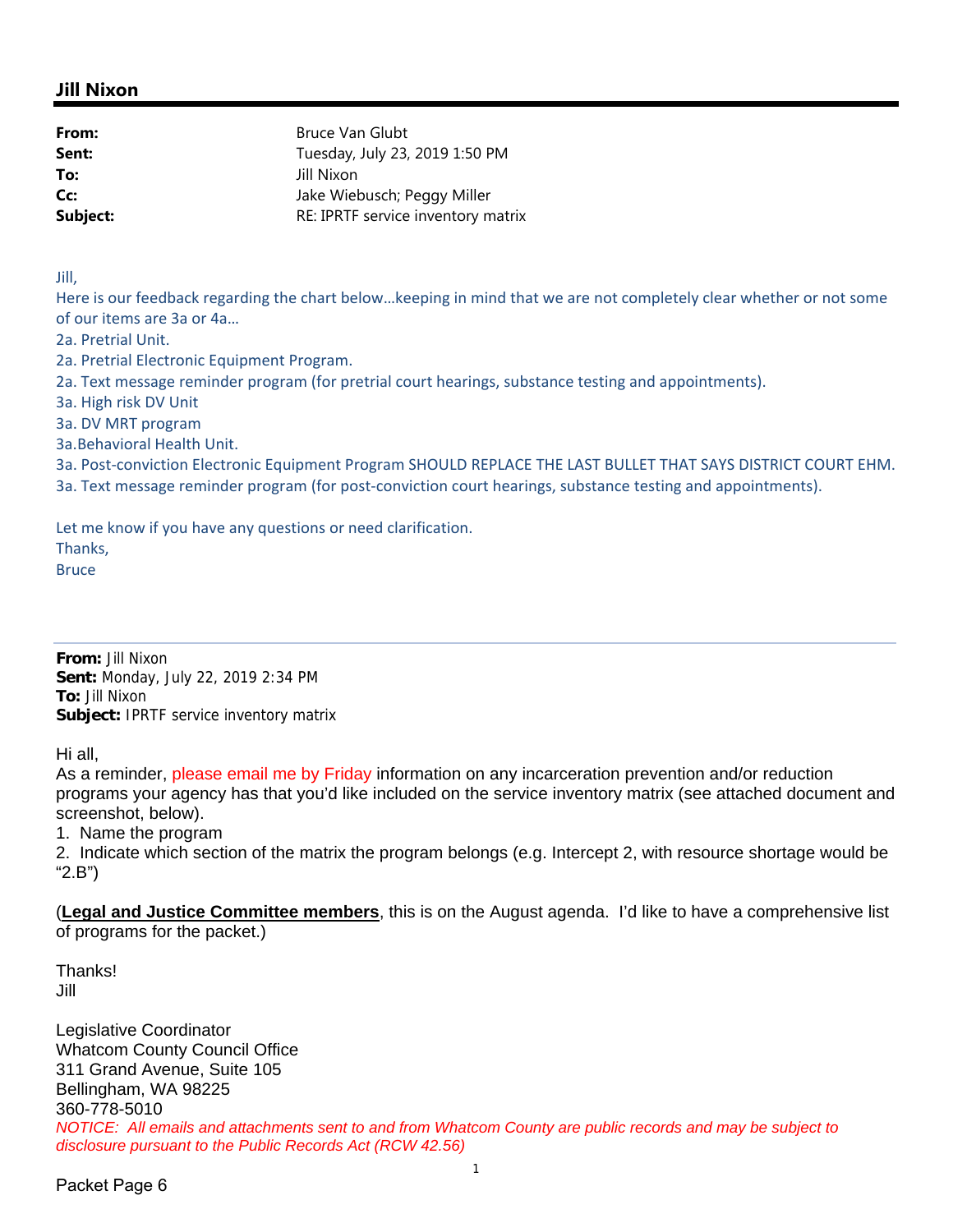## **Project Proposal: Request for Review**

Proposed by: <u>example</u> and the set of the set of the set of the set of the set of the set of the set of the set of the set of the set of the set of the set of the set of the set of the set of the set of the set of the set

Is this proposal specifically referred to the Task Force by the County Council?

Project description:

How does this proposal fit into the Task Force's purpose and function of incarceration prevention and reduction? *(See WCC 2.46.020 & .030)*

Does the project require involvement of multiple jurisdictions and/or agencies? If so, which agencies, and have they committed to the project?

What is the project timeline for development, implementation, and ongoing monitoring? Will there be a phased implementation or a pilot program?

What are the proposed capital and/or operational costs?

What are anticipated funding sources, and is funding currently committed to the project?

What will be the anticipated return on investment?

Does the project follow evidence-based industry best practices to achieve its purpose?

Are there similar programs already in place in other jurisdictions? Would this be a duplication of existing efforts? Could a successful program in another jurisdiction serve as a model for a program locally?

Where would this project fall on the IPRTF Sequential Intercept Continuum?

Have there been IPRTF discussions on this or a similar project in the past? If so, when, and what was the outcome?\_\_\_

Additional comments: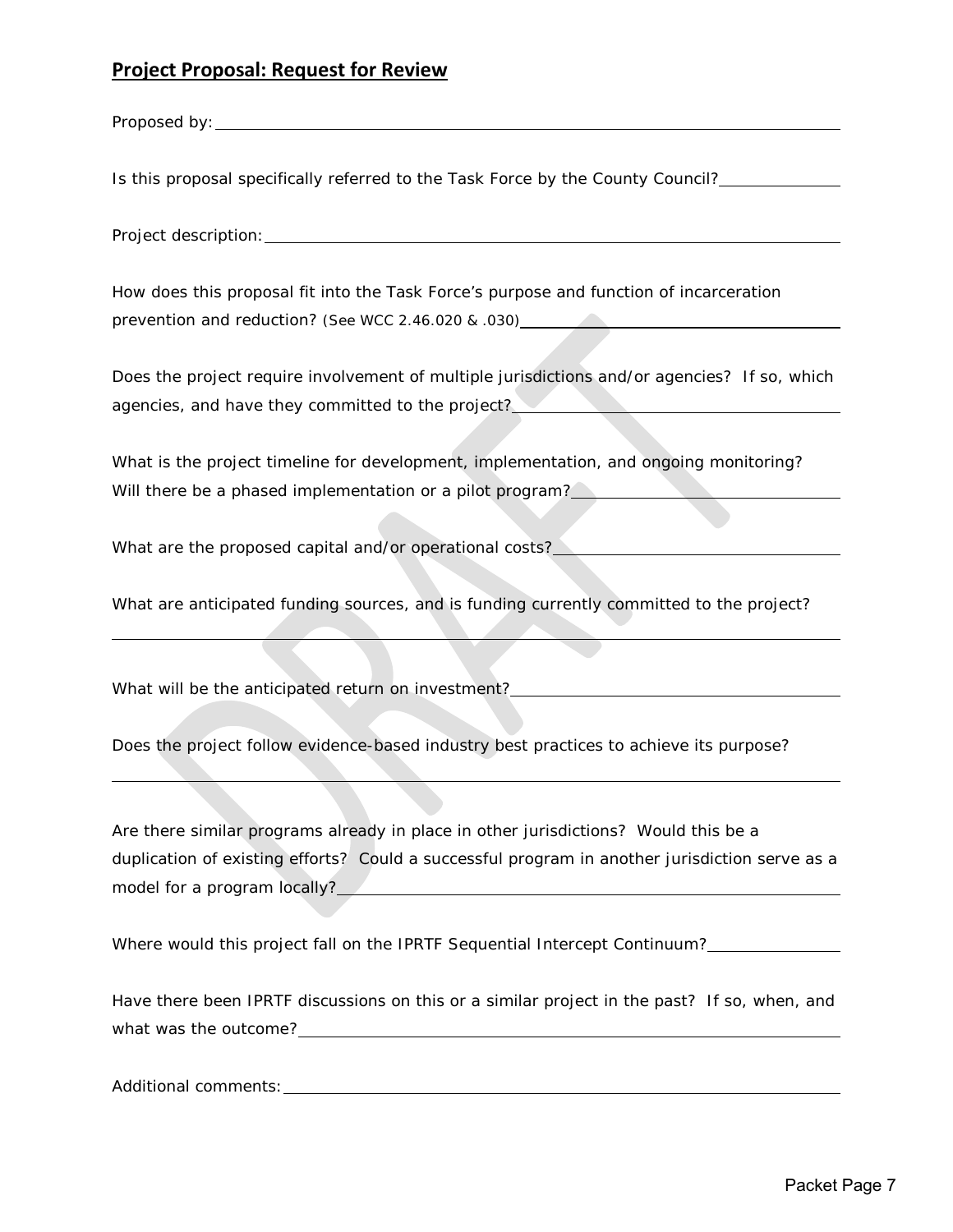### **1. Call To Order**

There was no quorum for this meeting. Committee members present began discussing the agenda items 1:30 p.m.

## **2. Continue discussion on data access capabilities: Update on data work group: data availability and report templates**

Peterson stated the workgroup is still actively working on finalizing custom reports.

## **3. Next steps for INDEX Committee**

Committee members discussed the integration and data sharing among the jurisdictions, including allowing the courts of limited jurisdiction to use the State's Odyssey program. Members of the committee will continue to track and report on the State's progress in acquiring a new case management system.

Schroeder stated he would discuss with the Steering Committee the possibility of drafting a letter to the AOC. The letter would convey the value for all local jurisdictions in having the same system for all the courts and the potential for the County to use the Odyssey and Tyler Technologies Caseloadpro systems through Superior Court, Juvenile Court, and pretrial services, which would also benefit District Court and other courts of limited jurisdiction in the county.

Committee members continued to discuss the difficulty of developing accurate definitions, including the differences in defining booking charge vs. prosecution charge vs. final charge, if plea bargained. The end goal of the INDEX Committee is to get a system where everyone could share the same data and speak the same data language. The three remaining beginning tasks for the committee, identifying uncollected data, baseline data, and definitions, will be discussed at a future meeting.

Buchanan reported on the work of the Intergovernmental Policy Academy group, the proposed law enforcement assisted diversion (LEAD) program, and a recent inmate survey taken by the jail's GED instructor David Goldman. Committee members discussed the survey and also the thesis work of a graduate student interviewing inmates. Those resources will be available for more information on jail use data now and in the future.

Schroeder reported on the State's pretrial task force final report data recommendations. The INDEX Committee will look at the report in detail at the next meeting, including an evaluation of how the County is doing and what needs to be accomplished. There was discussion on barriers to efficient data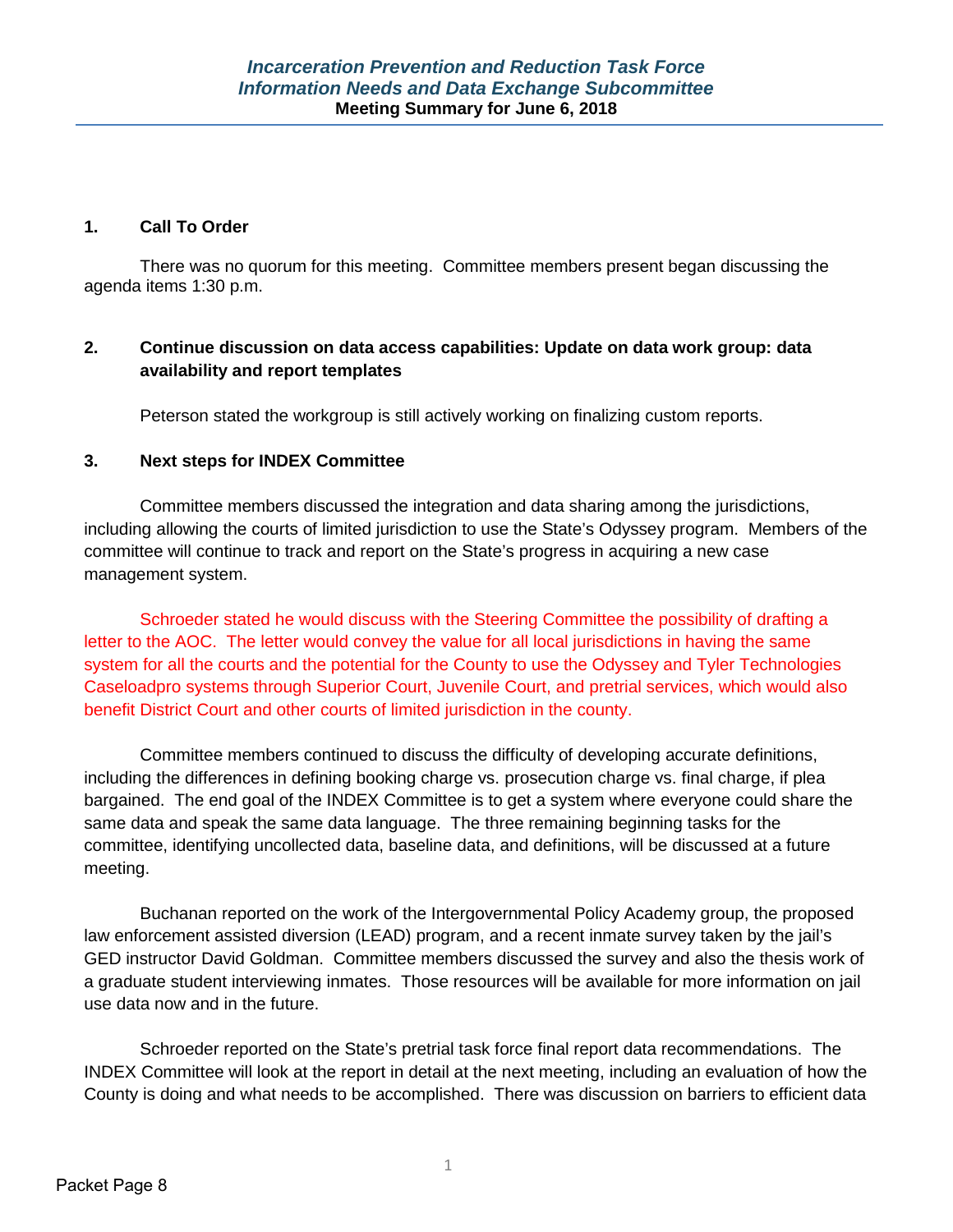## *Incarceration Prevention and Reduction Task Force Information Needs and Data Exchange Subcommittee* **Meeting Summary for June 6, 2018**

collaboration among jurisdictions, including how unusually independent each court in the state operates and complications due to inmates with multiple charges.

### **4. Meetings**

This item was not discussed.

### **5. Other Business**

There was no other business.

## **6. Public Comment**

There was no public comment.

## **7. Adjourn**